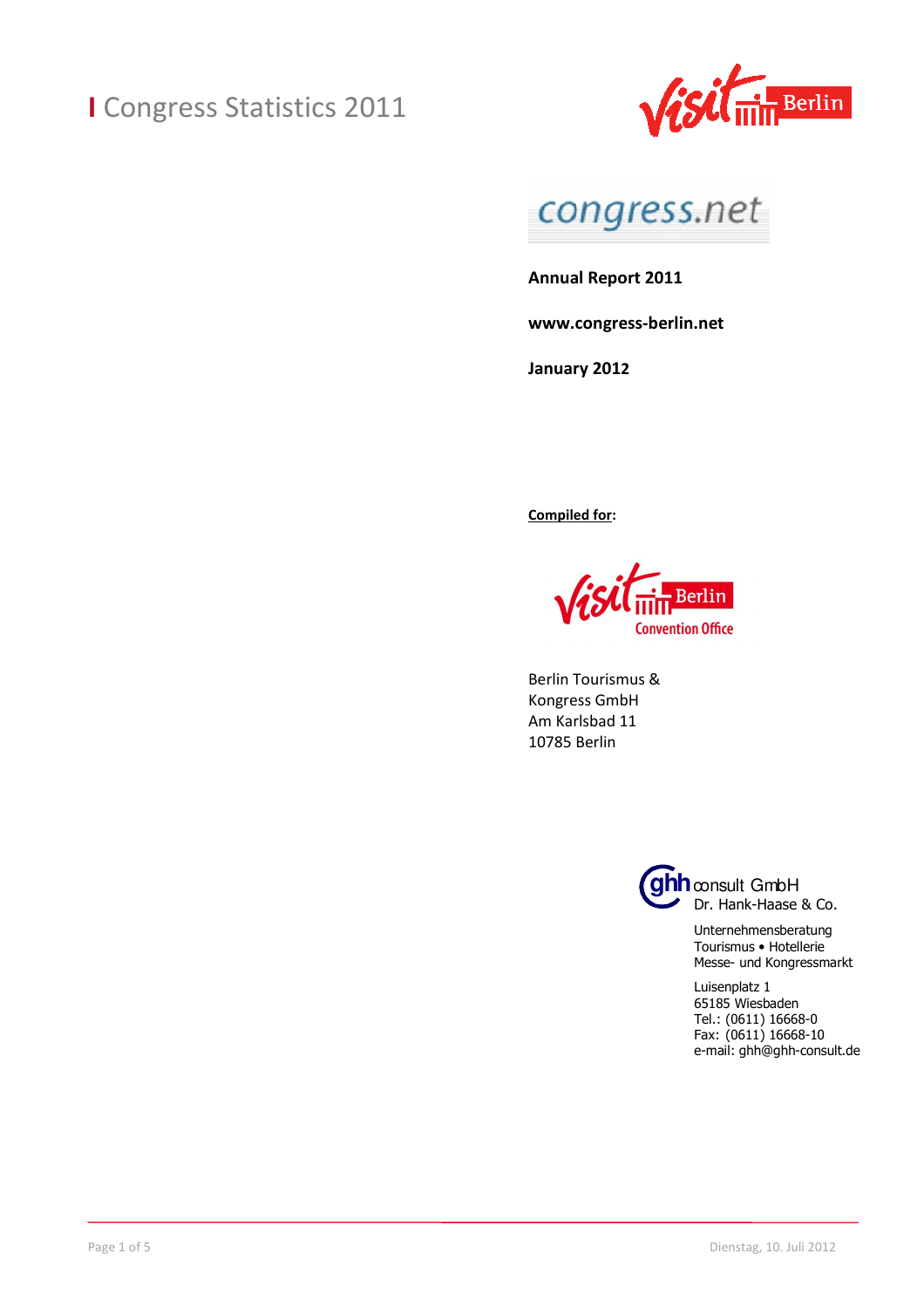

- $\triangleright$  The collection of data on the Berlin MICE market started in 2002. During the past 10 years the meeting and convention industry has continuously gained in importance in Berlin.
- $\triangleright$  In 2011 around 115,700 events (+2%) were staged with around 9.7 million participants (+7%). Both the number of events and the number of participants increased during the past 10 years by around 80 percent.



#### **Starke Entwicklung der Zahl der Veranstaltungen und der Teilnehmer in Indexwerten**

*Strong development of the number of events and participants based on index values Events Participants*

- A central role is played by the Berlin convention hotels: at 101,000 events (+6%) around 5.9 million participants (+7%) were recorded (2010: 95,500 events with 5.5 million participants).
- $\triangleright$  In the convention centres and halls about 2,200 events (-8%) with around 1.2 million participants (+/-0) took place in 2011 (2010: 2,400 events with 1.2 million participants).
- At around 12,500 events (-18 %) approximately 2.6 million participants (8%) were recorded at the socalled 'locations' in 2011 (2010: 15,200 events with 2.4 million participants).
- $\triangleright$  Overall, it can be stated that the convention market has again considerably improved versus 2010. Both the number of events and of participants has risen; in 2011 Berlin recorded a plus of 2,600 events and 590,000 participants.
- $\triangleright$  As far as the event sizes are concerned, there were only minor variations compared to 2011. 85 percent of the Berlin events are staged with less than 100 participants. Although the events with more than 1,000 participants have only a share of slightly more than 1 percent in absolute numbers in the total event volume, they account nevertheless for approximately 1,250 events with around 1.9 million participants.
- $\triangleright$  The average meeting length remained altogether stable versus prior year in 2011 (1.9 days), but increased for hotels by 0.1 to 2.0 days; this is reflected by the growth in room nights. At the

Quelle: ghh consult 2012 nach congress-berlin.net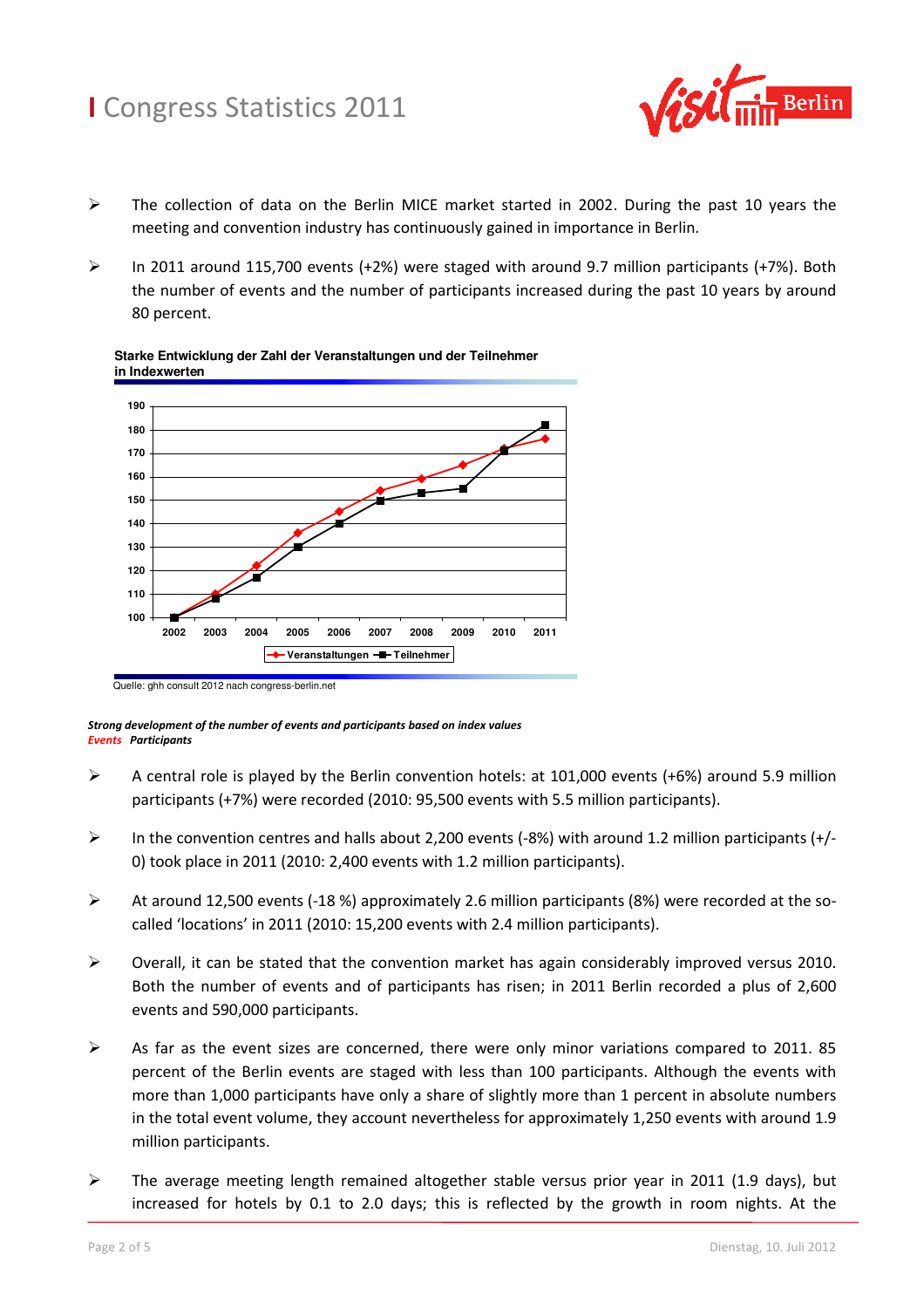

convention centres the duration of events rose again (1.5 days, after a drop to 1.4 days in 2010). The 'locations' recorded a decrease in the number of events from 1.3 to 1.2 days.

- $\triangleright$  Within the last 10 years there has been a trend towards events with up to 20 persons (plus 4 percentage points) as well as towards events with 101 to 250 persons (plus 3 percentage points).
- $\triangleright$  The share of multi-day events increased again in 2011: 36 percent of the events in Berlin lasted for several days, 64 percent were single-day events.
- $\triangleright$  Approximately  $\frac{3}{4}$  of all events are meetings and further education events.



#### **Tagungen/Konferenzen und Weiterbildung prägen den Markt 2011**

*Meetings/conferences and further education events characterise the market in 2011 Conventions 5% - Meetings/Conferences 48% - Further education 22% - Events 11% - Others 14%* 

- $\triangleright$  72 % of the events in Berlin were staged by the private business community. The shares of associations/organisations remained unchanged. The shares of public institutions dropped by 2 percentage points.
- $\triangleright$  As in previous years 90 percent of all events in 2011 were directly booked, 7 percent of the bookings were accounted for by PCOs and approximately 2 percent by travel agencies.
- $\triangleright$  In 2011 the sectors "chemicals, pharmaceuticals, cosmetics", "commerce, banks, insurance companies" and "politics, public institutions" were the leading organisers of meetings, conventions and other events in Berlin with 10 percent each. The sector "publishing houses, media, culture, leisure, sports" ranked fourth with 9 percent.
- $\triangleright$  In terms of participants the sectors "commerce, banks, insurance companies" and "politics, public institutions, trade unions, lawyers" headed the field in 2011 with 12 percent of the participants each. "Publishing houses, media, culture, leisure, sports" ranked third with 10% of the participants.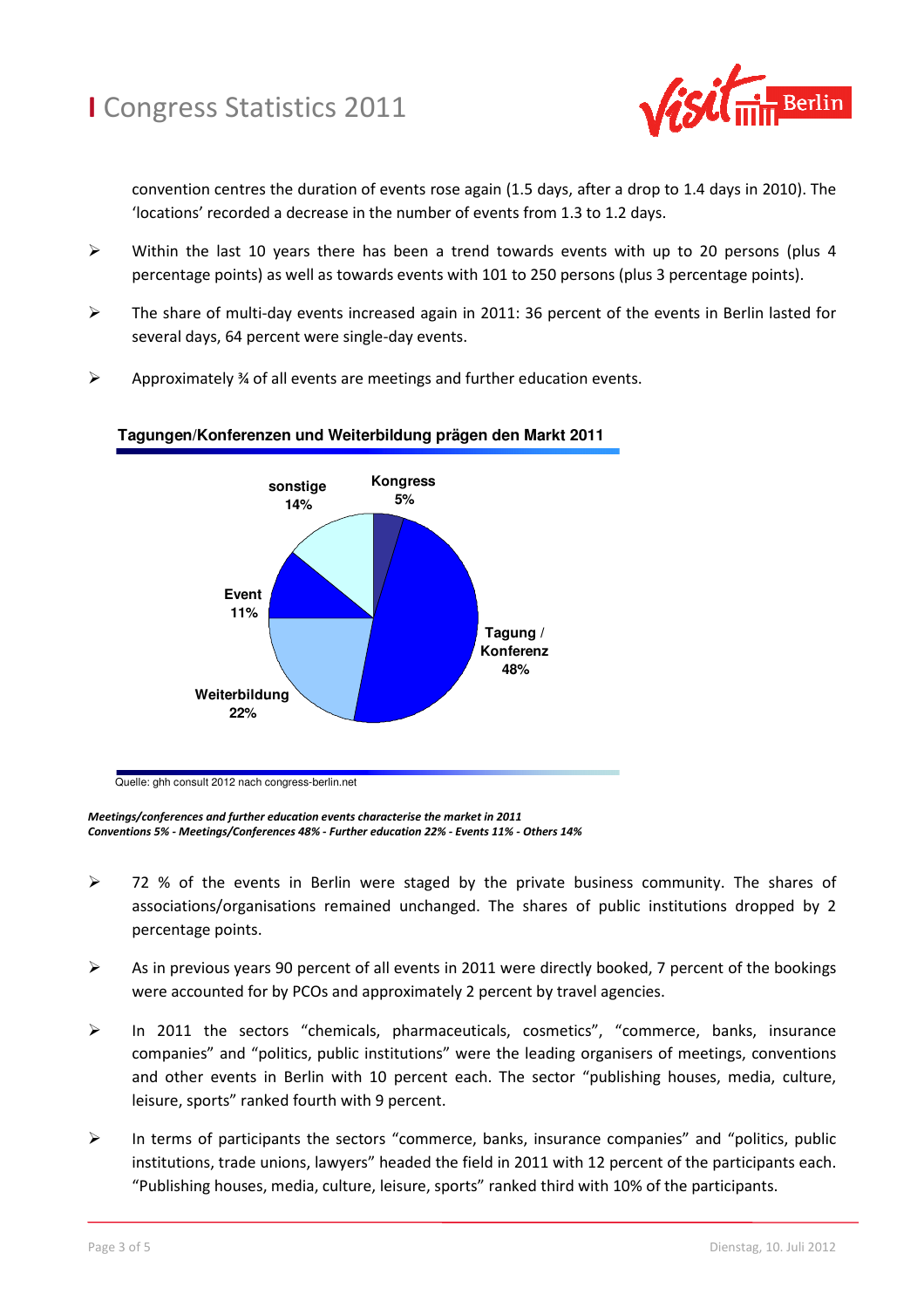

- $\triangleright$  Around 19 percent of the events in Berlin were international ones in 2011. The number of foreign participants amounted to more than 1.5 million in 2011.
- $\triangleright$  The largest number of participants from abroad is recorded by large conventions: 21 percent of the participants come from European countries outside Germany, 6% from the rest of the world.
- The meeting and convention travel business in Berlin generated in 2011 around 6.05 million room nights. Compared to the previous year there has been an increase by 9 per cent (2010: 5.5 million room nights). This corresponds to around 27 percent of all hotel room nights in Berlin.
- $\triangleright$  The number of room nights initiated by the meeting and convention business in Berlin has almost tripled.



**Zahl der Übernachtungen aus dem Tagungs- und Kongressmarkt nahezu verdreifacht**

Quelle: ghh consult 2012 nach congress-berlin.net

#### *Number of room nights from the meeting and convention market has almost tripled*

- $\triangleright$  The economic impact resulting for the city is considerable. The sales revenues initiated by participants in meetings and conventions amount to € 1.813 billion in 2011; this corresponds to a 10 percent growth rate versus prior year (2010: € 1.654 billion).
- $\triangleright$  During the past 10 year period a doubling of the sales revenues generated by the MICE market in Berlin has been recorded: